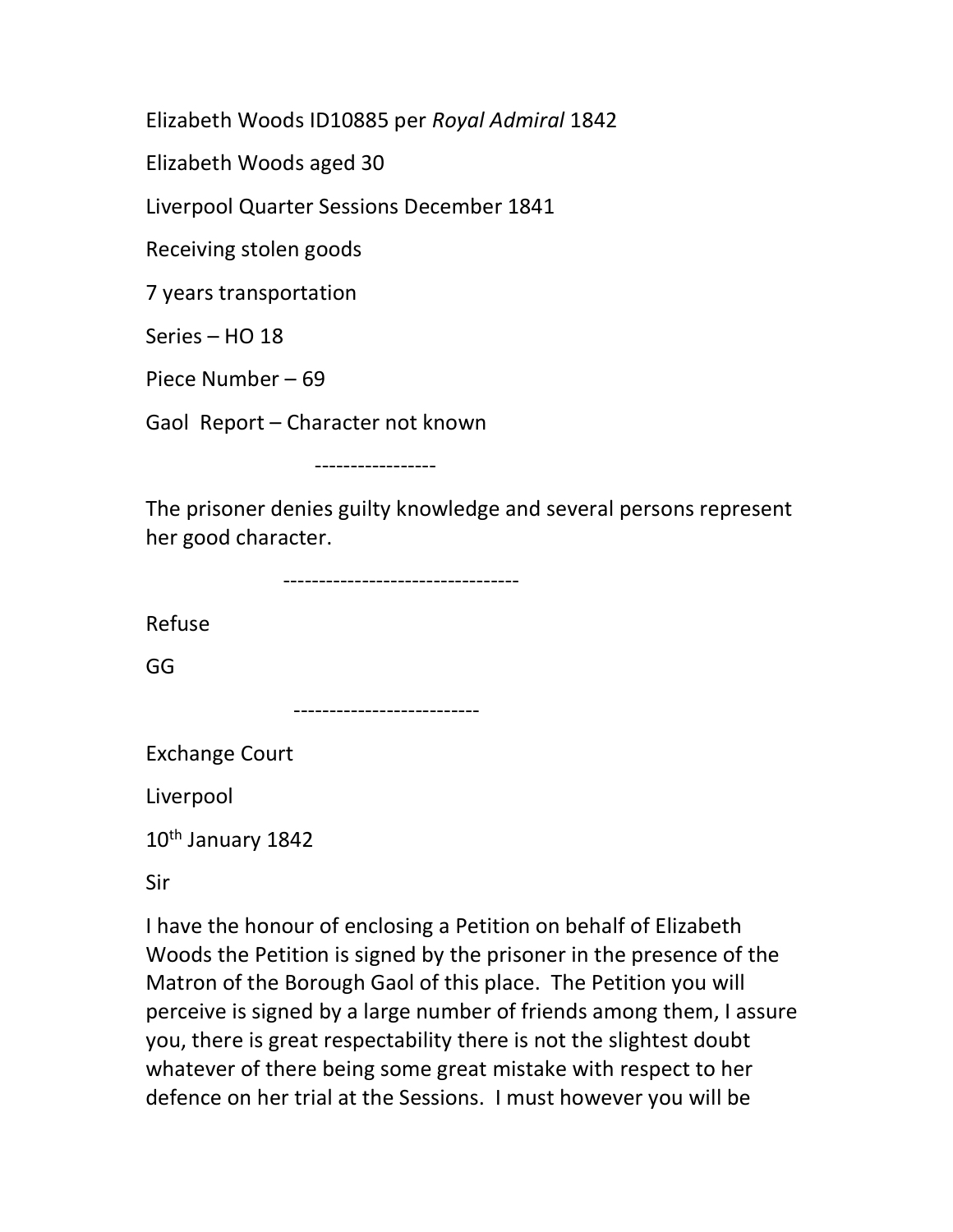pleased to inquire into the case and that consistently with your duty, you may be enabled to advice Her Majesty to mitigate the sentence passed upon her by the Recorder.

I have the honour

Sir

To be your obedient and humble servant.

James [Aherne]

---------------------

To The Right Honourable Sir James Graham MP.

The humble Petition of Elizabeth Woods now a prisoner confined in the Borough Gaol in the County of Lancaster under sentence of transportation for felony.

Sheweth

That your memoralist is by trade a Furniture Broker and thirty years old.

That on or about the 2<sup>nd</sup> December instant the prisoner was taken into custody being 12 days before the then ensuing Sessions on the charge of having bought and received a coffee canister and coffee, from three children aged 14 years each she knowing it to have been stolen.

That 2 days afterwards she was committed for trial by the Borough Magistrates the truth is: That on the 2<sup>nd</sup> December three children came into her shop and offered for sale a coffee canister which your memorialist fairly bought and paid for having first enquired of one of them how she came by it who told her, that her mother had sent her with it.

That your Memorialist notwithstanding all this was on her trial found "Guilty".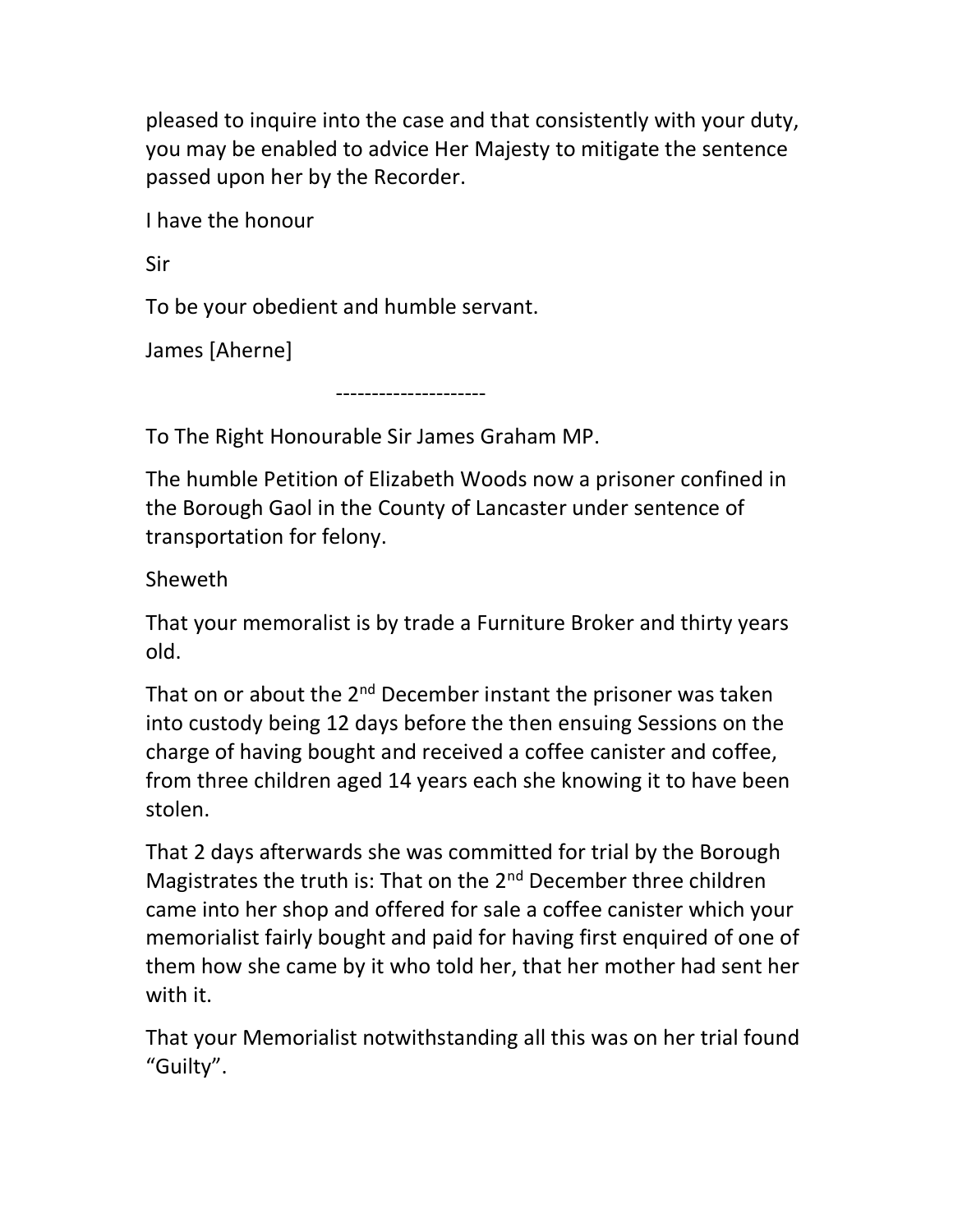That your memorialist was so convinced of her innocence and an acquittal by the Jury that her defence counsel was neglected.

That your memoralist solemnly and sincerely declares her innocence and ignorance of the crime and of her never having participated in the slightest degree, in the receipt of stolen good and entirely throws herself with these proofs of her innocence on your Lordship's impartiality with the sincere hope that your Lordship will look seriously into her case with at least a view to a commutation of punishment and for which she will ever pray.

The mark x of Elizabeth Woods

Witness to the signature:

Martha Cowdrey

**Matron** 

To The Right Honourable Sir James Graham MP

----------------------------------

In the matter of ELIZABETH WOODS prisoner convicted of felony at the Liverpool December Sessions 1841

We the undersigned being neighbours of the said ELIZASBETH WOODS residing in Standish Street in Liverpool aforesaid do hereby certify that we have known her for as period of 5 years and upwards during which time we have always found her to be an honest industrious sober steady and charitable character earning for herself a creditable livelihood and also out of her means supporting several of her orphan brothers and sisters.

Robert Hadden – Her Landlord

John East – Baker

John Dearly – Book Keeper

William Thompson